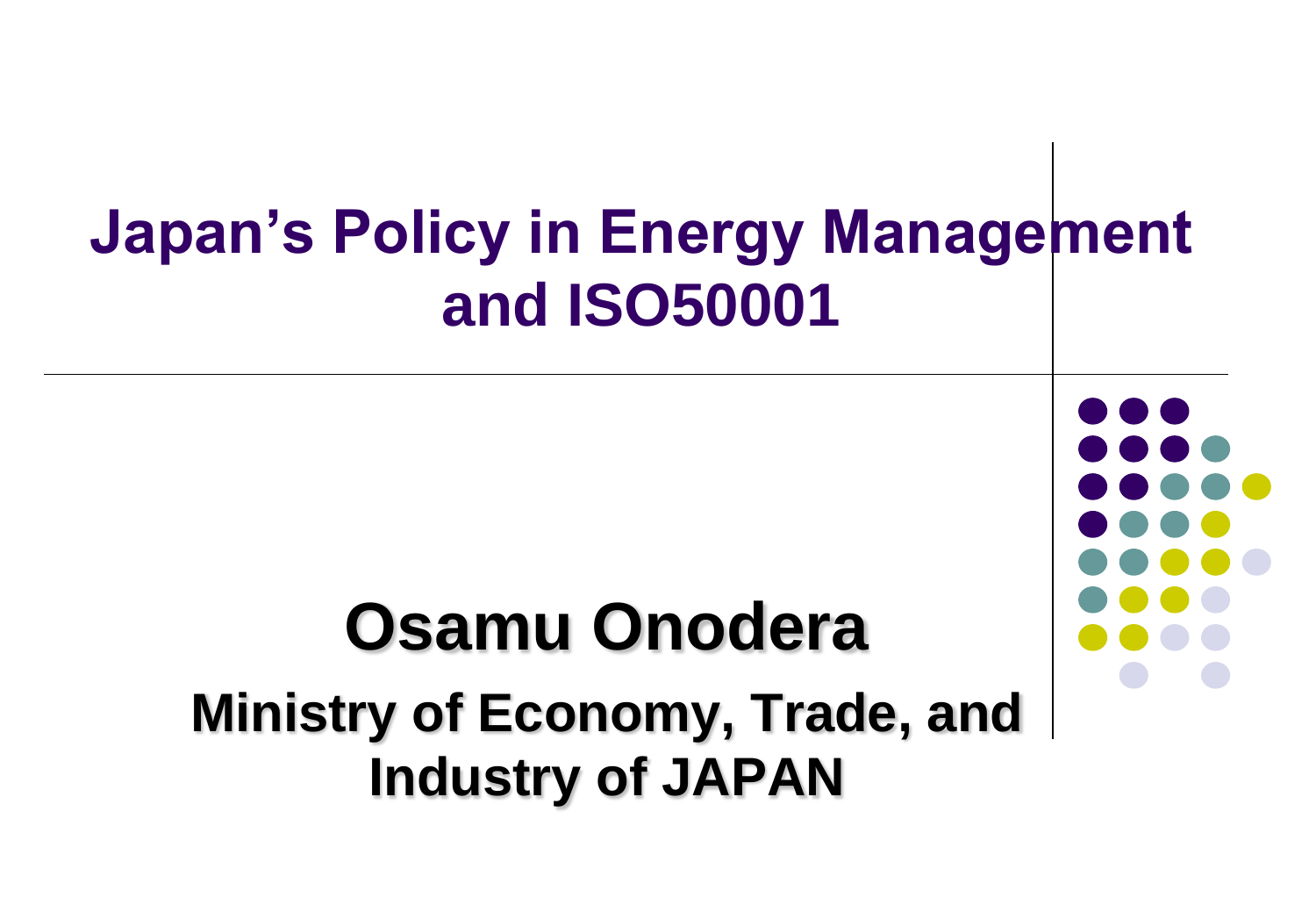## **Trends in Japan's Final Energy Consumption and Energy use per real GDP of Japan**

- Ο **Residential/commercial-sector accounts for 30% or more of final energy consumption and has grown remarkably compared to the industrial and transportation sectors.**
- Ο **Japan improved the energy efficiency by 37% in last 30 years after the oil crises in the 1970s as a result of efforts made by both public and private sectors.**



Source: Energy Balances in Japan (Processed Statistics), Annual Report on National Accounts of Japan

Note: Owing to the revision of the method for compiling Energy Balances in Japan (Processed Statistics), it should be noted that figures for fiscal 1990 onward are based on a different compilation method from that used for previous figures.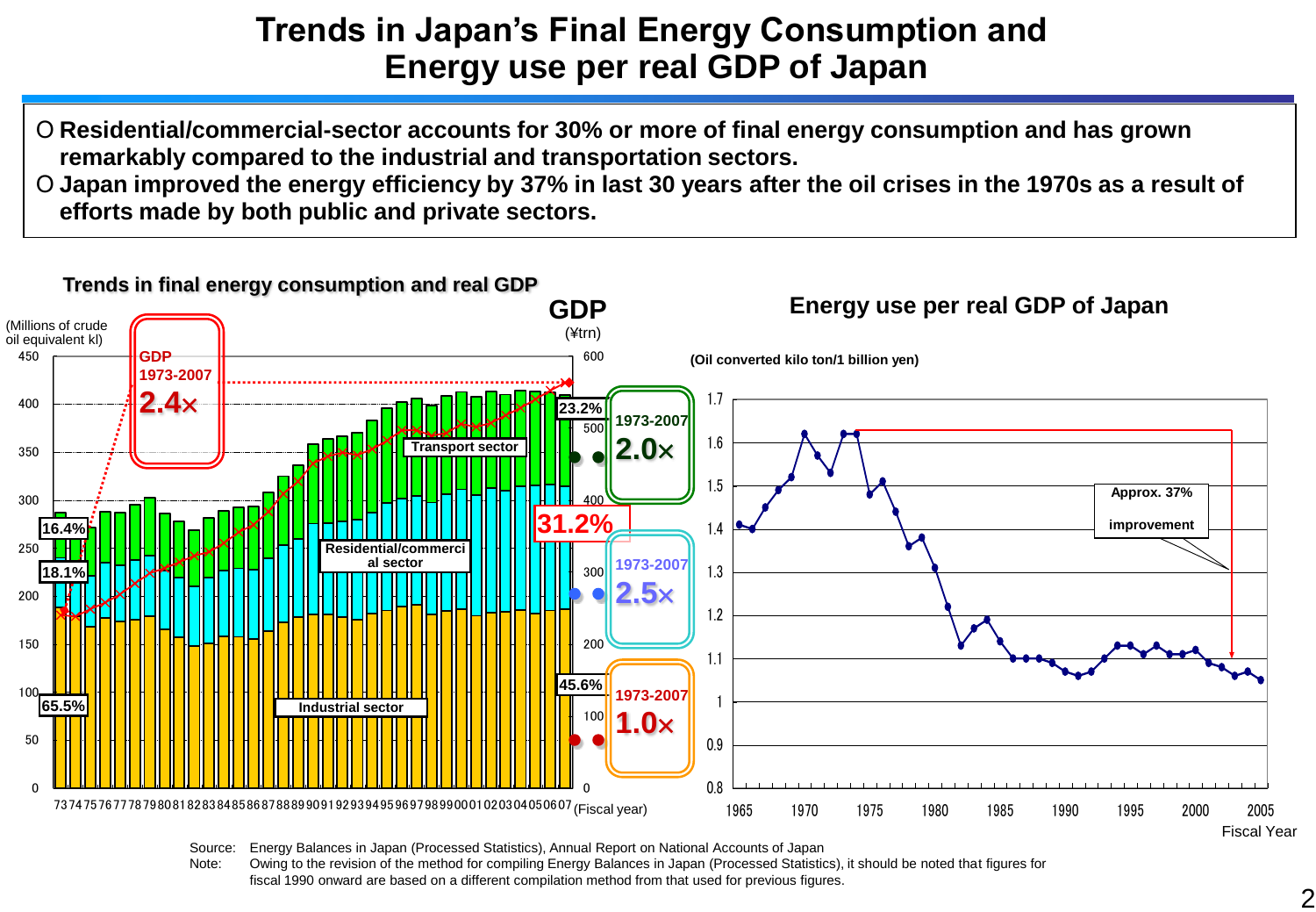## Comparison of ISO 50001 and Japanese Law

| <b>ISO50001</b>                                  |              | <b>Japanese Law</b>                                                                                               |
|--------------------------------------------------|--------------|-------------------------------------------------------------------------------------------------------------------|
| <b>Energy management and</b><br>control          | $\checkmark$ | <b>Obligation to submit periodical reports</b>                                                                    |
| <b>Concept of energy profile</b><br>and baseline | $\checkmark$ | Obligation to improve annually energy intensity<br>1% or more on average                                          |
| <b>Participation of top</b><br>management        | $\checkmark$ | <b>Obligation to appoint Energy Administrator</b><br>from among executive class personnel                         |
| <b>Improvement by PDCA</b>                       | $\checkmark$ | Obligation to submit periodical reports.<br>Target to improve annually energy intensity 1% or<br>more on average. |
|                                                  |              | <b>Qualification of energy managers</b>                                                                           |
|                                                  |              | <b>Factory Inspection</b>                                                                                         |
|                                                  |              | <b>Obligation to appoint Energy Managers and</b><br><b>Energy management officers</b>                             |